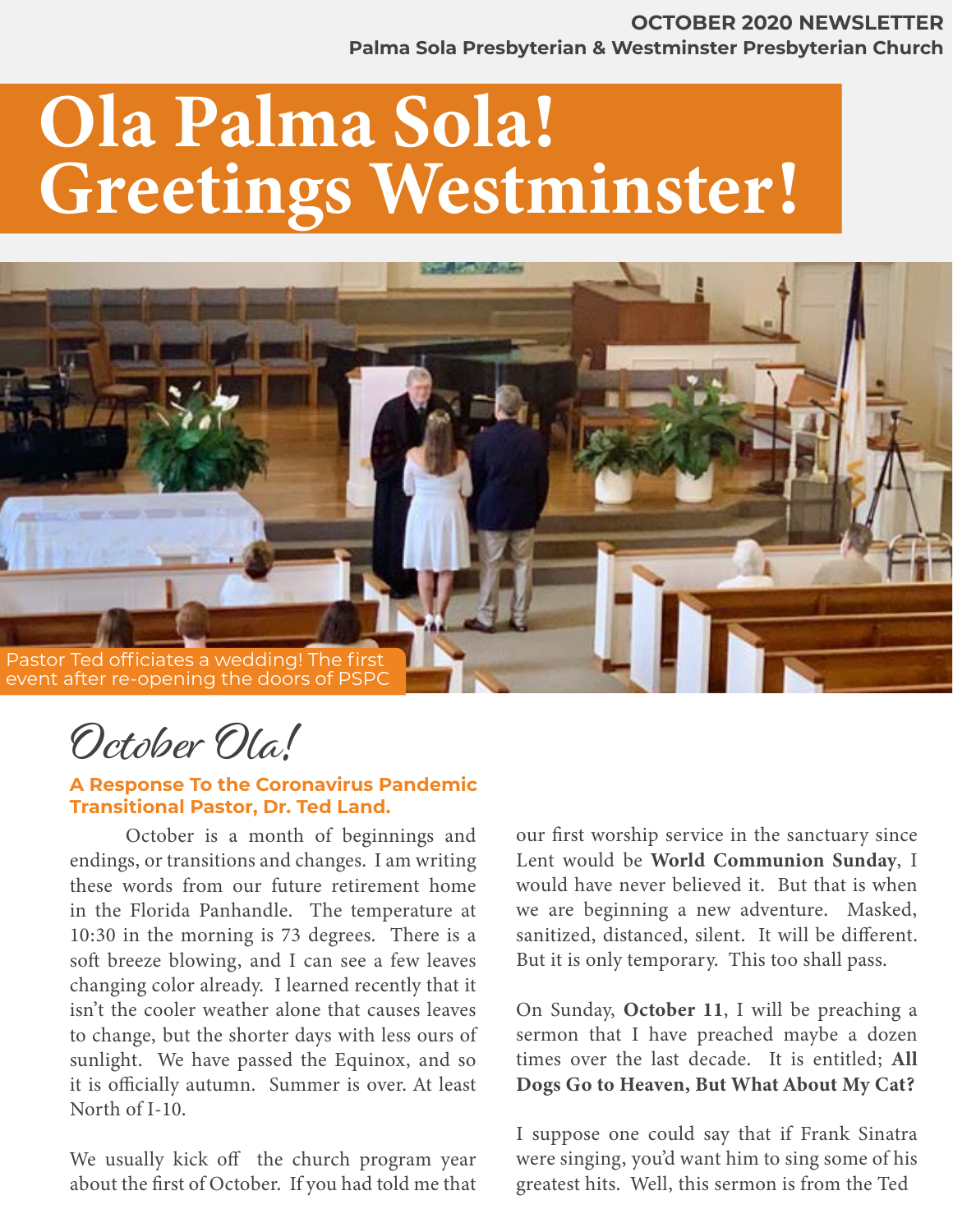Land's Greatest Hits Collection.

All pre-recorded sermons in October will be the same texts and titles as the "live" sermons in the Sanctuary at Palma Sola.

On the last Sunday of the month, there will be an ending. The final worship service in the Sanctuary of Westminster Presbyterian Church will be led by former Transitional Pastor R.C. Smith, at 10:30 AM.

I know that the Nominating Committees are hard at work in this month of October. The Pastor Nominating Committee, with members from both Palma Sola and Westminster, is still conducting interviews, reviewing forms, searching for the next installed pastor. The Congregational Nominating Committees of both churches are also seeking Elders and Deacons to serve on the Sessions and Boards.

Please pray for the important work these committees are doing. The future of both congregations is literally at stake in the nominations they make.

#### **Following our Virtual Communion Service ON SUNDAY OCTOBER 4TH**



# **We're having WPC & PSPC**  Fellowship Time

Your invited to a joint fellowship time EVERY Sunday at 11:30 am via Zoom. Grab your coffee and enjoy catching up with friends old and new from the comfort of your own home.

You may join in anytime between 11:30 am and 12:30 pm by clicking on the link in your emailed Sunday Message, found in the Fellowship announcement. You may be asked if you want to join by "audio" (yes) and by "video" (yes).

Never been on Zoom – it's easy! Prior to Sunday's fellowship, time [click here](https://www.pspchurch.org/pro/responsive/tools/includes/events/event_view.cfm?detailid=277517&event_type=main&memberid=2532&eventid=2168404&categoryid=) to follow simple instructions. Any questions, contact Gail Dickerson at 941-224-1117.



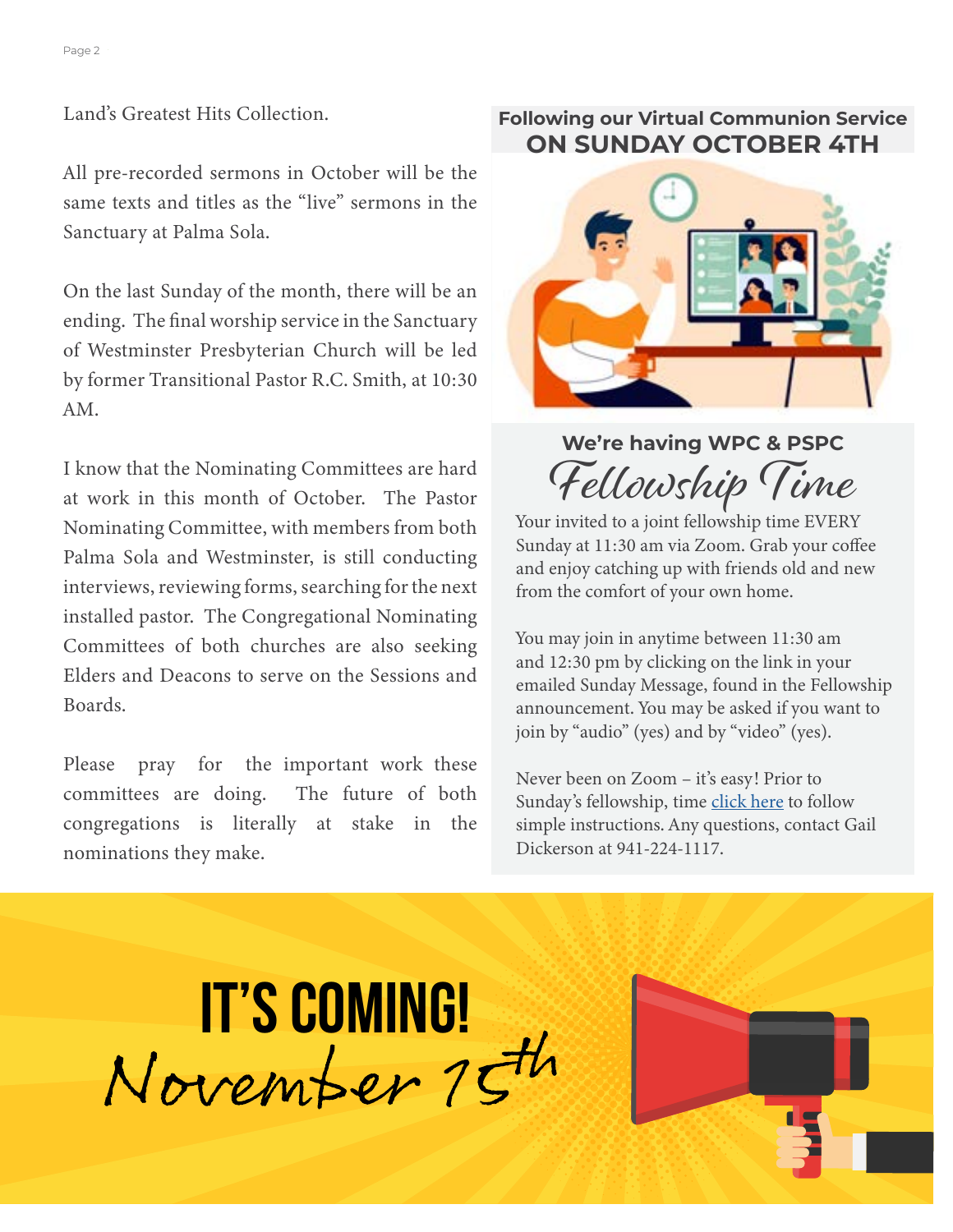# PALMA SOLA SESSION HIGHLIGHTS

 $\overline{\mathcal{L}}$  January 2020 - Green Concept Page 300  $\overline{\mathcal{L}}$  Page 300  $\overline{\mathcal{L}}$ 

• Based on the downward trend in new cases, and the positivity index for Manatee County remaining below 5% for over seven days, Session approved the reopening of corporate worship on October 4th. A letter informing all members of both congregations about the safety requirements that will accompany our return to the Sanctuary will be forthcoming.

• An adult education class studying the Dead Sea Scrolls will begin in Fellowship Hall on October 25th at 9:00 am, led by Al Zimmer. Masks and social distancing will be required.

• The men of Westminster will be personally invited and encouraged to join in the Zoom study of the book "Traveling Light", being discussed by the Palma Sola Men's Group.

• Plans are progressing to safely organize the Pen Pal Program with Palma Sola Elementary this year. The number of children participating, however, has been greatly reduced due to the altered classroom composition. A plan for recruiting participants is being developed.

• A Press Release detailing the paydown of \$1.2M of medical debt in Manatee County by Westminster and Palma Sola will be released shortly to the media.

• Session has approved the hiring of a full-time Building Superintendent for the Fourth Quarter of this year and the terminating of our cleaning contract with City Wide Cleaning. An Ad Hoc Task Group was appointed to determine the feasibility of making this a permanent position and how it might be funded next year.

• Session was advised that the West Manatee Fire Department will be vacating our office space, possibly as early as May of next year, since their new building is under construction. This loss of facility use income will seriously impact our 2021 budget development.

• An up-dated Wedding Policy was approved.

• Session was briefed on a new Grant Program from Presbytery designed to share the cost of equipment used to continue providing a virtual worship experience in the post-COVID environment. A team is being assembled to prepare a future plan for virtual worship, estimate the cost for needed equipment and submit a Grant request.

• Session approved the return of Samaritan Counseling to our Office area, in accordance with our established safety protocols for receiving visitors into the building.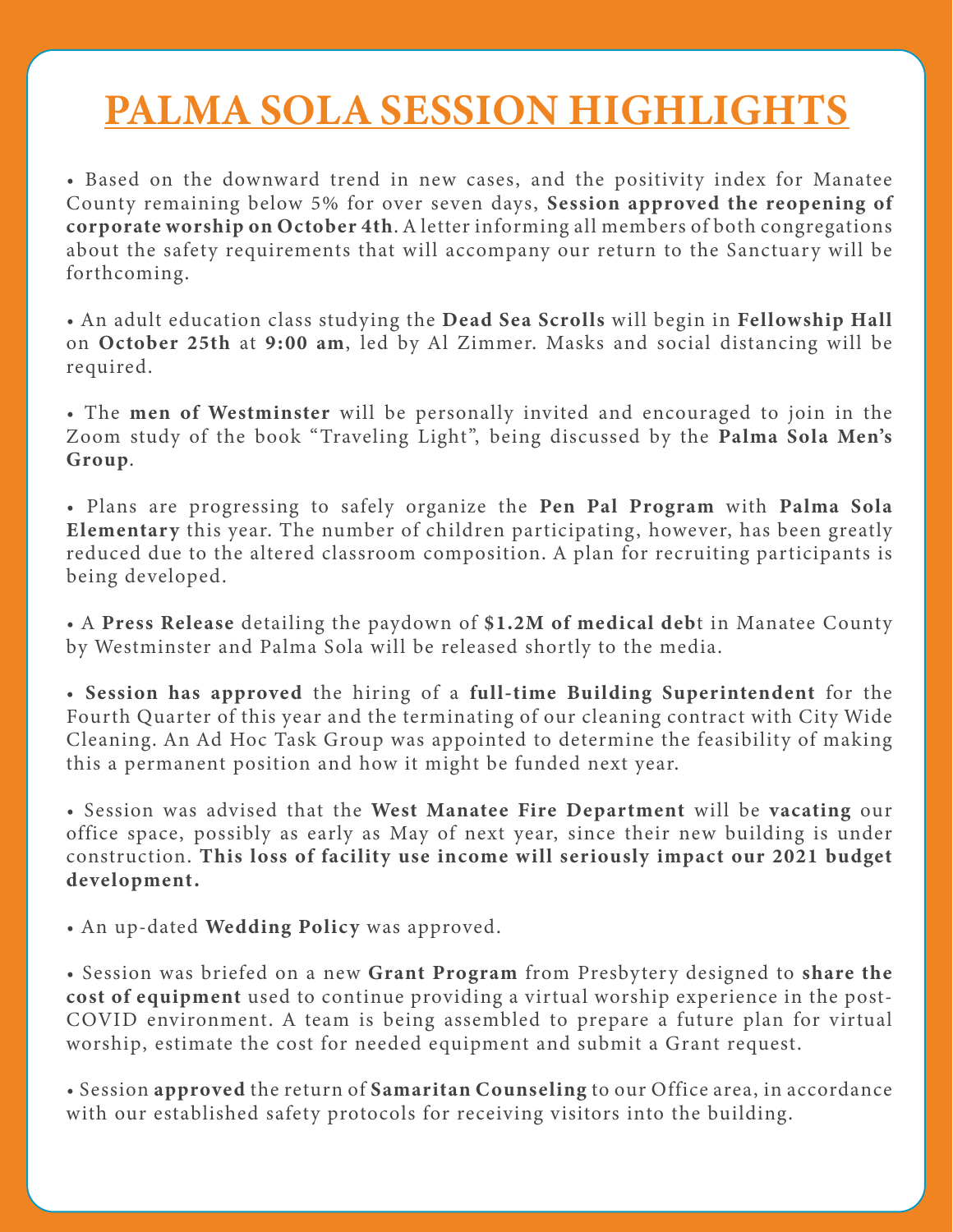# *Mission Update*



### Hello Palma Sola Family,

We have met with the social worker that is taking us through the process of opening the orphanage. He explained many of the requirements to license a home. We are in the process of finding a house that will fulfill the requirements.

If you feel led to give toward the opening of the home, you may give through [Hope for Home Ministries.](https://hopeforhome.org/donate.html)

#### How are things in Guatemala?

Guatemala is slowly beginning to open up. However, people in the rural villages still have no way of getting to the city (where many of them work) due to the public buses not yet running their routes. Therefore, people are still hungry, still worrying about where their next meal will come from, still suffering. Many ministries have changed their focus in this season and are trying to feed the hungry.

We were able to join in packing and distributing food. The people were so grateful to receive beans, rice and milk for their family. We, too, are so thankful to God for providing food for hungry bellies.

Lisa Norton & the Norton Family

# Passing of Peace

We won't be shaking hands and hugging, as we return to worship in the sanctuary this month, but we can Pass the Peace in sign language! Practice the hand movements below, and you will be ready to share the love of Christ with others.

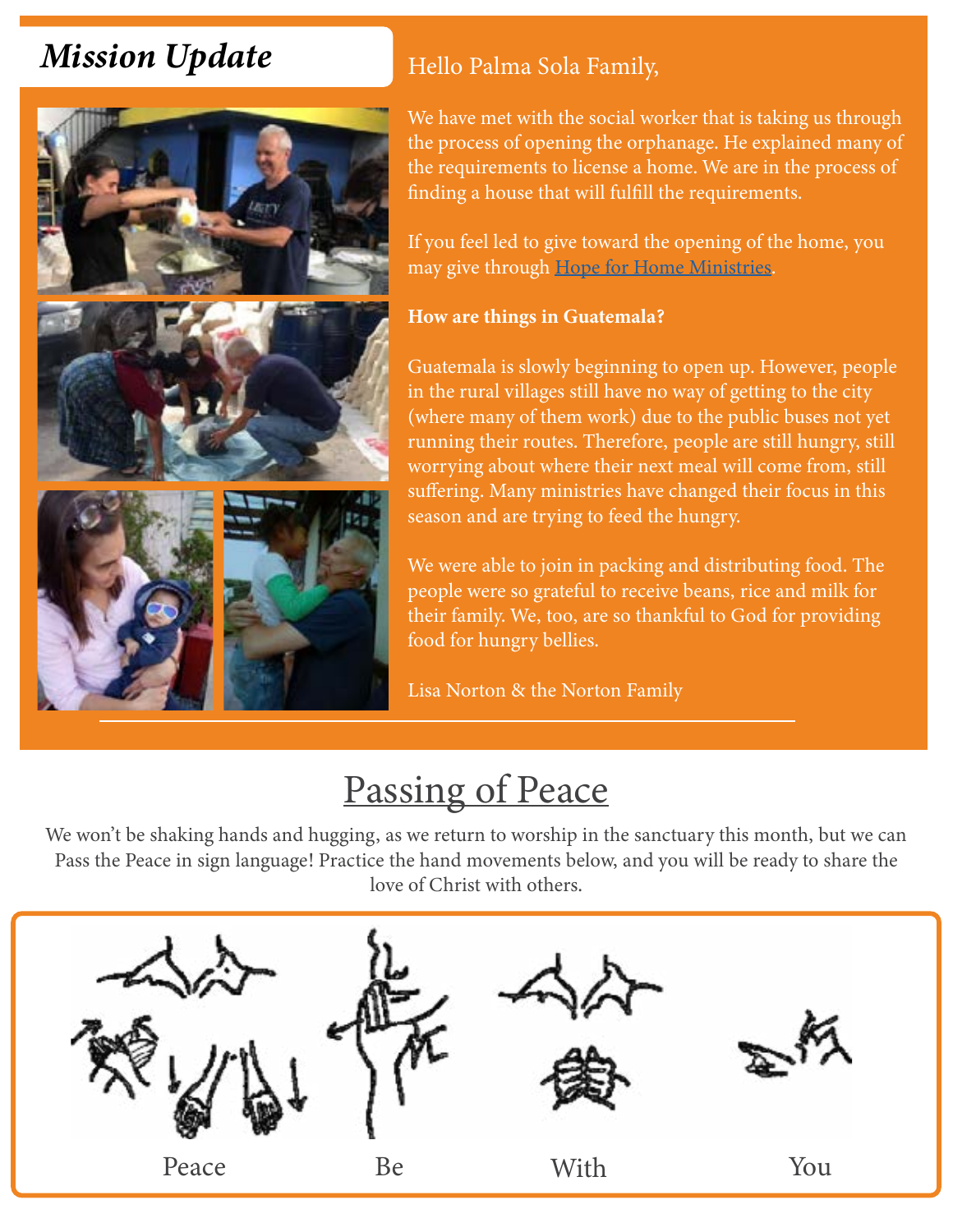# Men's Group and Concept Page 5 and Concept Page 5 and Concept Page 5 and Concept Page 5



#### **OCTOBER 2020 Join us via ZOOM every 1st & 3rd Thurs at 8AM**

#### **Traveling Light by Max Lucado**

How Psalm 23 helps you release burdens you were never intended to bear.

#### **October 1 | Lesson 11**

When Mourning Comes: The Burden of Grief

#### **October 15 | Lesson 12**

From Panic to Peace: The Burden of Fear

**Men from Westminster are invited to join!**

**Call Ron Dickerson for a Zoom invitation (941) 792-9104**

### *Palma Sola Book Club*

#### **LOVE A GOOD BOOK? LOVE TO TALK ABOUT GOOD BOOKS?**



#### **OCTOBER 12TH | 12 PM via ZOOM**

Meets second Monday to laugh, share, and learn. Open to both congregations and their guests.

#### [View 2020 book list here](https://www.pspchurch.org/editoruploads/files/Other/Palma_Sola_Book_Club_2020_List.pdf)

INTERESTED? **Contact Vicki Schooley: (941)792-5672 | V[Lschooley@gmail.com](mailto:vlschooley%40gmail.com?subject=)**

### WESTMINSTER PROPERTY SALE UPDATE



To bring everyone up to date on the progress of the sale of WPC.

A little history, we initially had an offer from a developer wanting to build duplexes on the property which did not meet the zoning of the property and was not acceptable to the city. We had verbal interest from several churches, but no offers that were acceptable for various reasons.

The congregation of WPC voted at a special called meeting on August 30th to accept an offer from a developer that we have been negotiating with. With this approval, a contract was signed which started the process of many detailed steps in motion. There are too many details to list, but to list a few, it starts with the Buyers due diligence work and then obtaining their site plan approval by the City of Bradenton (this Buyer intends to build single family houses with one car garages, which appears to meet the zoning requirements of the property) and finally the closing once that is approved.

All of this sounds like it should be simple and easy but each step takes time and with the issues of the Covid 19 delays, the process slows down even more. We have accomplished the first major step of getting an acceptable signed contract and now all we can do is wait as each step gets completed.

Elder John Progar, President of WPC Corporation.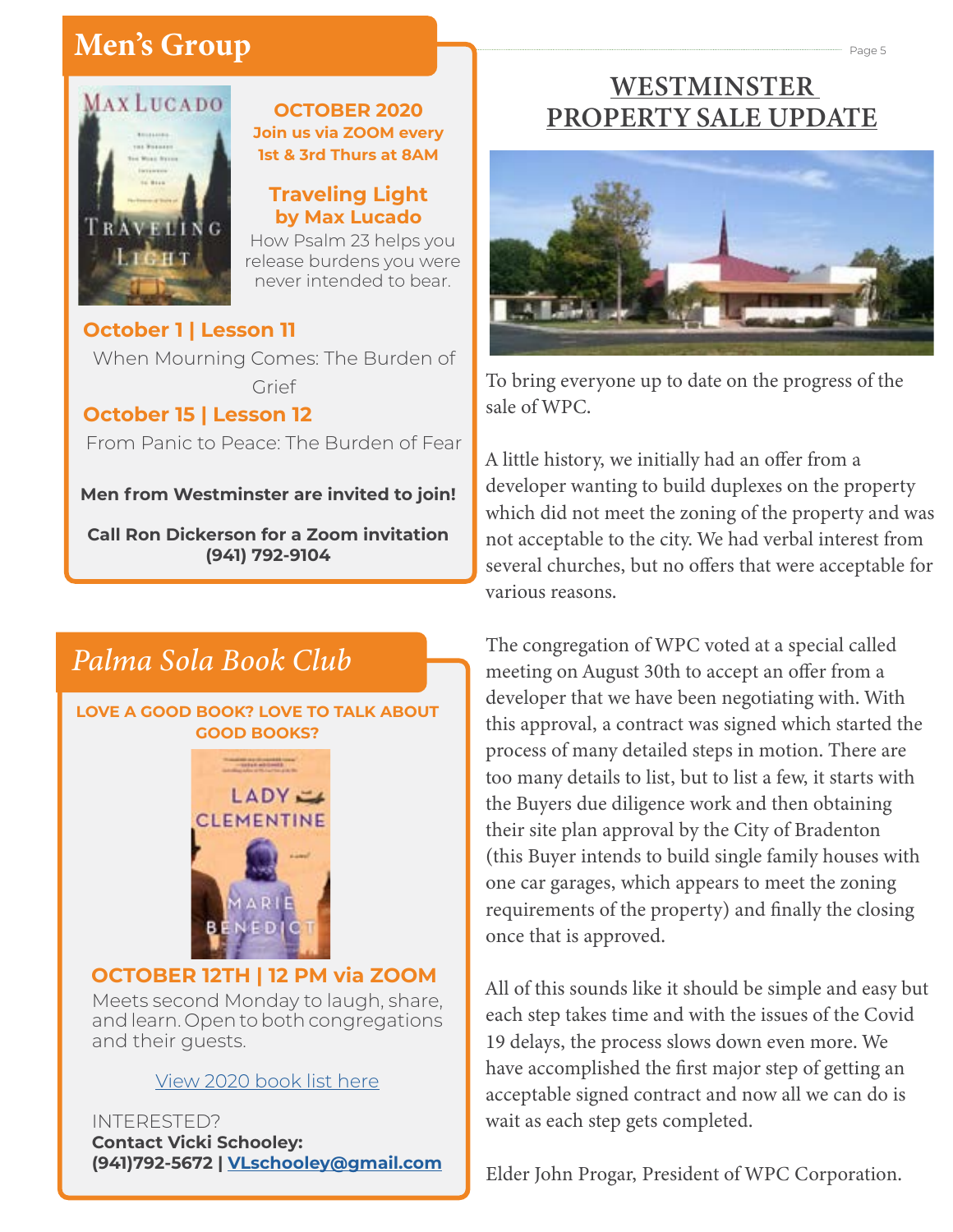# Page 6 **OUTREACH UPDATE**

• We are on a roll! Our Outreach "Contactless Drive Through Collections" have been a great success with your generous donations. We can still make a difference in our community during these challenging times! In July we held our 'Drive Away Hunger' food drive for the Food Bank of Manatee County, in August we collected \$476 in our 'Parking Lot Pocket Change for F.E.L.T' and in September we held a drive for Palma Sola Elementary School collecting many supplies for the classroom and Health Clinic. A big **THANK YOU** to Andrea Harmon, Don and Linda Azbell, Myrna Felix, Janice and Dave Saylor, Nancy Slocum and Al Zimmer who have made these collections possible!

• In October we are planning a drive through collection for warm wear for Turning Points on the 24th from 10-12. So keep those wheels rolling.

• The monthly Outreach collections have been great. \$1095 was collected for the Food Bank in July and August. The outreach offering for September was Bible Mission USA, and for October it will be Presbyterian Disaster Assistance.

• We also donated \$750 from our budget to purchase meals to participate in the Build A Pallet Program for Rise Against Hunger which provides food and aids our friends around the world.

• Meals On Wheels is asking for lap robes to be made for their clients.

• Due to COVID restrictions, we are no longer collecting food labels for the school. However PEN PAL letters are returning. The second graders at Palma Sola Elementary School are writing us letters again for distribution this month. Look for HOW TO SIGN UP and RECEIVE YOUR LETTERS in upcoming midweek news and announcements from church.

That's the news for now. Keep up your generous donations. You do make a difference!

# Outreach Offering

Presbyterian Disaster Assistance (PDA) is currently responding to Hurricane Laura, Western Wildfires, Iowa Derecho, and Beirut Explosion, plus other recent disasters. Learn more on the [PDA website](https://pda.pcusa.org/?fbclid=IwAR0BuILJqOT4vJLN73GiGZbr4amx6N3tSefwzrHOTeLyIVFlfHMtF67tqKY).

The need is great. Offerings may be made:

- During the worship in the sanctuary (bring your own envelope and pen)
- By mailing a check to the PSPC church office (with PDA in the memo line)
- Through [Online Giving](https://www.eservicepayments.com/cgi-bin/Vanco_ver3.vps?appver3=wWsk24ZWJSTZKsGd1RMKlg0BDvsSG3VIWQCPJNNxD8upkiY7JlDavDsozUE7KG0nFx2NSo8LdUKGuGuF396vbbaef7k6xZFbutKWY8R75FgiYnTg5dP4O6rpX5QvPEWlBhHDN59kLZFffwKfYERpQv90eMfaeUjLW_Qly1QvukM=&ver=3)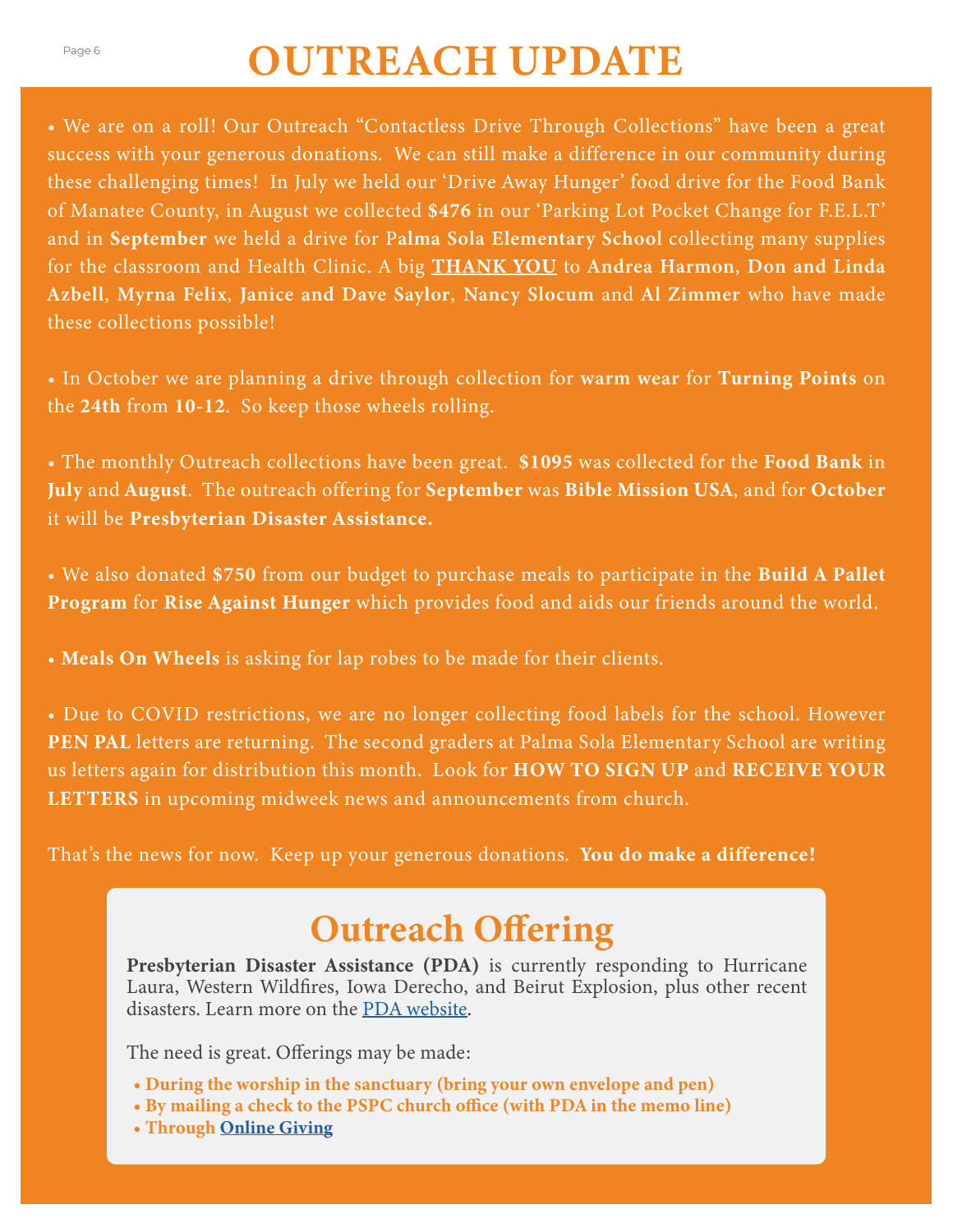### **EMPTY** SHOE BOXES NEEDED!



Every year, Meals on Wheels delivers over 800 shoe boxes stuffed with Christmas goodies to seniors in Manatee County. For many, this is the only Christmas gift they receive. In the month of October, the Outreach Team is collecting EMPTY shoe boxes with detachable lids so that we may again participate in this very heartwarming project.

Empty shoe boxes with detachable lids may be dropped off at the following locations:

1. At the church office during office hours (call ahead), 2. At the Turning Points warm wear drive-thru, 10 am to noon, October 24th

OR 3. Call Andrea Harmon, 941-761-9847, to have your boxes picked up.

The empty boxes will be wrapped in Christmas paper and distributed with shopping instructions to willing church volunteers in the month of November. Thanks in advance for helping to share Christmas joy with others this season!

#### DRIVE AWAY THE COLD

Drive Thru Warm Wear Clothing Drive Saturday, Oct. 24th 10AM-12PM



### Join Our "Couch Reach" Team

Do you have extra time on your hands and a desire to help others? Each month the Outreach Team will provide information on how you can volunteer your time and reach out from the comfort of your own home.

Our October focus is for Meals on Wheels PLUS:

1. Knit or crochet lap robes. These lap robes (approximately 3'X4') provide comfort and show love to homebound seniors who receive meal delivery service in Manatee County. Yarn is provided if needed; all they need is your skill and time.

2. Write notes of encouragement. Especially during this time of isolation, a personal note of connection is so important. Notecards are available from the church if needed.

Contact Jackie Godlewski, Volunteer Engagement Manager, at 941-747-4655.

We are planning a Drive Away the Cold warm wear collection on Saturday, October 24th from 10am – noon in the east church parking lot.

Clean out your closets (or purchase new!) and help us donate items to clients of Turning Points to help those in need as the weather turns colder this year. Gently used coats, jackets, sweatshirts, blankets, hats, gloves, and scarves in all sizes for men, women, and children are needed.

Put donated items in your trunk and drive thru the east parking lot where volunteers wearing facemasks and gloves will remove your items. This is a great way for your unused items to warm another's heart, literally, this winter. Hope to see you there!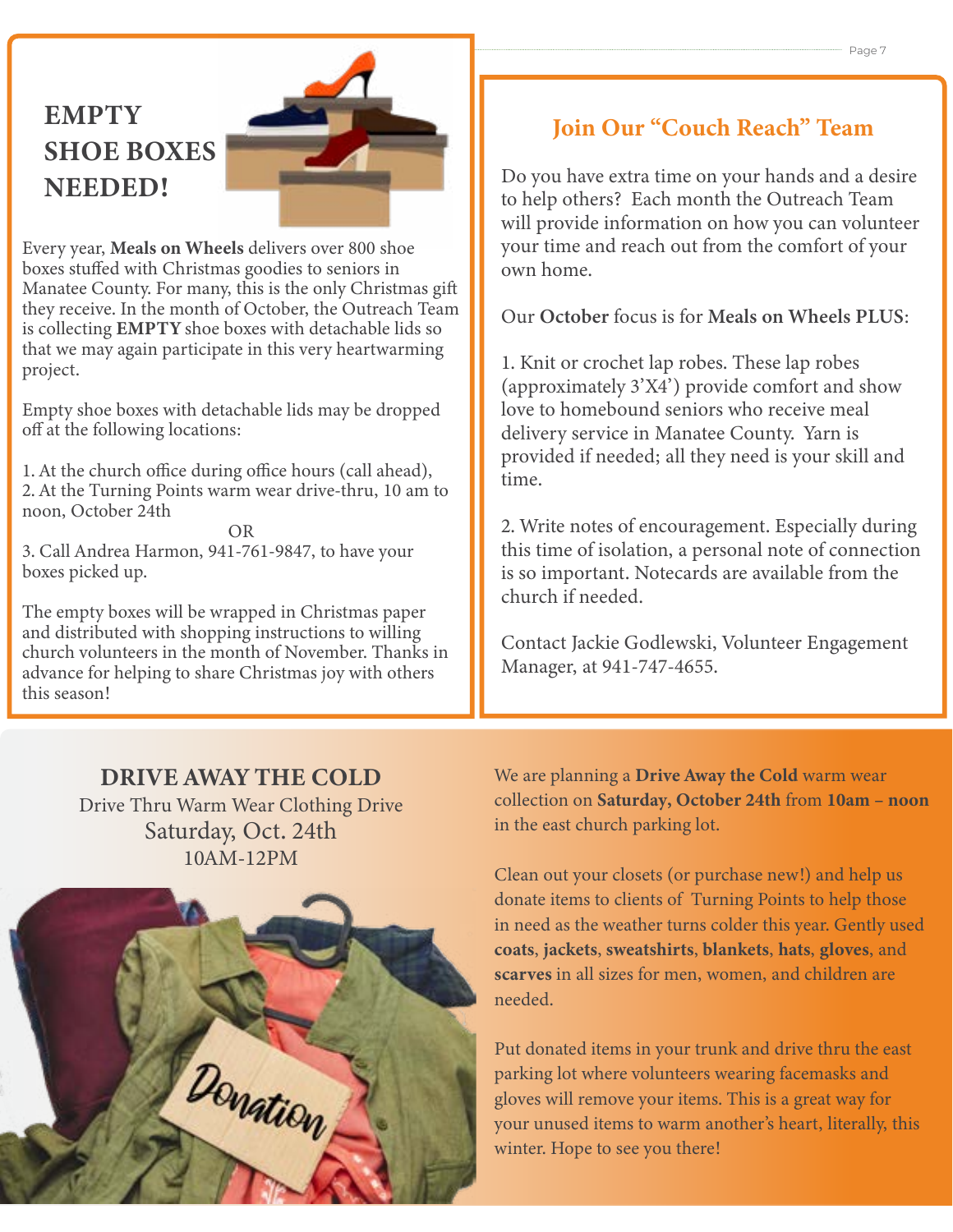# ONE LAST SERVICE

### LAST SUNDAY SERVICE IN THE WESTMINSTER PRESBYTERIAN CHURCH SANCTUARY OCTOBER 25 | 10:30AM



The Session of Westminster Presbyterian Church has scheduled the final Sunday morning worship service in their sanctuary on October 25, at 10:30 AM.

The Reverend R. C. Smith, former Transitional Pastor, will lead the service and preach the sermon. Woody Johnson, Director of Music for Westminster, will be in charge of the music. It is hoped that a video recording of the service can be made and posted on line.

Masks are recommended and following protocols for social distancing and sanitation are encouraged.

Palma Sola Church will have its regular worship service at 10AM, with Transitional Pastor Ted Land preaching. Music will be by the Praise Band. A virtual service will be posted on line for those who desire it.



**Message and on the [PSPC website](https://www.pspchurch.org/resources/worship_online.cfm)**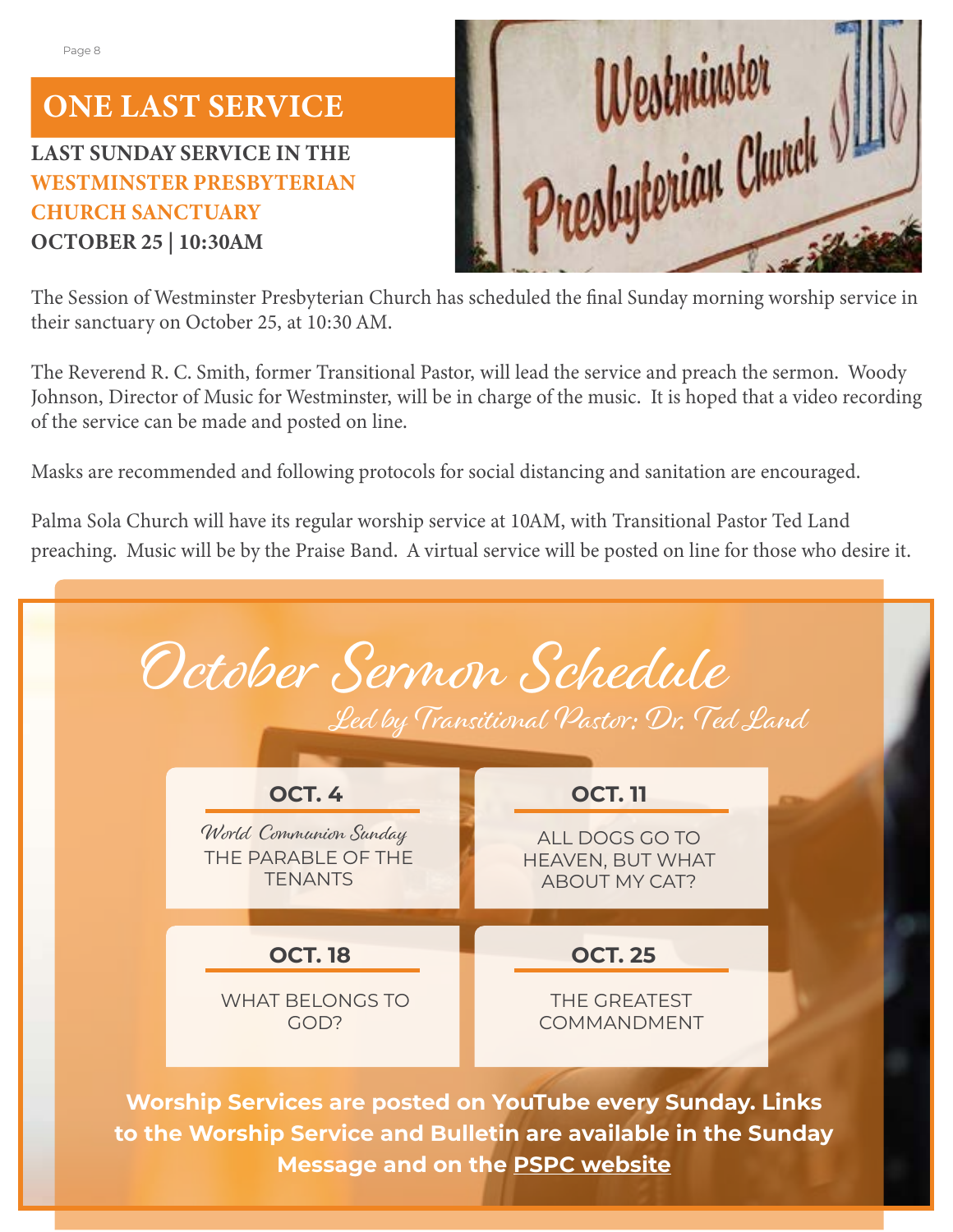

#### DEAD SEA SCROLLS CLASS

Al Zimmer will lead this class on Sundays at 9 am in the Fellowship Hall beginning October 25.

Discovered in a cave in 1947, the Dead Sea Scrolls cover the period between 250 BC and 68 AD. They include the complete book of Isaiah and manuscripts that reflect on early Christian thinking.

Social distancing will be practiced, and facemasks will be worn by participants.

| <b>OCTOBER 25</b>  | Introduction to the Dead Sea Scrolls      |
|--------------------|-------------------------------------------|
| <b>NOVEMBER 1</b>  | Stats on Scroll Manuscripts and Fragments |
| <b>NOVEMBER 8</b>  | History: Jewish Up to Jesus               |
| <b>NOVEMBER 15</b> | Content of the Dead Sea Scrolls           |
| <b>NOVEMBER 22</b> | Summary, and Have They Changed Thinking   |
|                    |                                           |

# *Fresh Flower Sign-Up & Donation Update*

Shortly after we return to church, we will start the fresh flower bouquets in the Sanctuary. To sign up please call the PSPC Church Office 941-792-3141 or email [palmasolachurch@verizon.net](mailto:palmasolachurch%40verizon.net%20?subject=)

Mike Parrott Flowers has agreed to \$30.00 for two or \$15.00 for one sharing a day. Checks made payable to Westminster Presbyterian at the office, close to your date marked Flowers for (date). Do not send checks to me!

I will send you a letter asking for your dedication, flower color, etc. You may take your bouquet[s] after the service and after they are transferred from the florist vases.

Please return my letter with your notations to: Daphne-Ann Haynes (Mrs. Richard E.), 2910 Old Orchard Lane, Parrish, FL 34219



Supporting the Angel Tree project has been part of Westminster Presbyterian Church's Mission - Outreach program for a number of years.

We have provided gifts fo:r 30 - 50 children each year. Members usually choose an "angel" and shop for gifts to be given at Christmas.

This year in the midst of the pandemic many members are not eager to get out in stores to shop. This Christmas with the approval of Westminster's session, we are asking the members of Westminster and Palma Sola members who would like to join us, to provide monetary donations so that The Salvation Army can provide gifts to those Manatee County "angels" whose tags don't get chosen from a tree.

Donations can be made with a check made out to WPC or PSPC with "Angel Tree" in the memo line. Donations will be accepted during the worship in the sanctuary (bring your own envelope and pen) or at either church office from now until November 22nd.

If you have any questions please call Joyce Johnson at 941-792-2393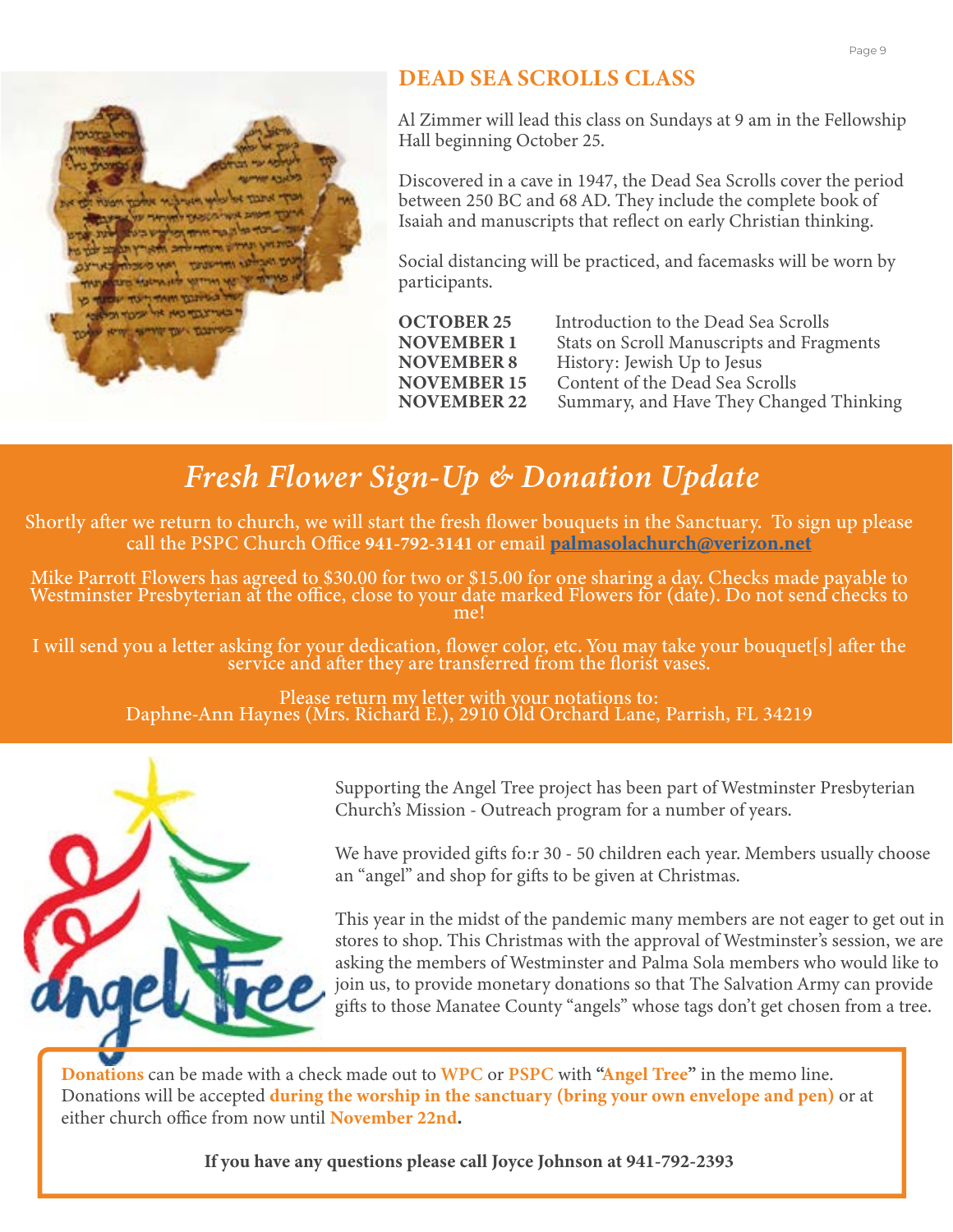### October Birthdays & Anniversaries

| OCT <sub>1</sub> | Walter Campbell<br>Shirley Christian<br><b>Brittany Boyer (WPC)</b> |
|------------------|---------------------------------------------------------------------|
| OCT <sub>4</sub> | Deanna Gordon<br>James Wolf                                         |
| OCT <sub>5</sub> | Elizabeth Dykstra (WPC)                                             |
| OCT <sub>6</sub> | Betty Bashaw                                                        |
| OCT <sub>7</sub> | Douglas Johnson                                                     |
| <b>OCT 12</b>    | Debbie Grubb                                                        |
| <b>OCT 13</b>    | Thom Shimandle (WPC)                                                |
| <b>OCT 14</b>    | Jolanda Sirovy                                                      |
| <b>OCT 15</b>    | <b>Tracy Starcher</b>                                               |
| <b>OCT 16</b>    | <b>Betty MacClinchy</b>                                             |
|                  | Roberta McWhirter                                                   |
| <b>OCT 17</b>    | Vicki Sokolich                                                      |
| <b>OCT 20</b>    | Nancy Ball                                                          |
|                  | Walter & Roberta Rae                                                |
|                  | McWhirter                                                           |
| <b>OCT 23</b>    | Amy Pedon                                                           |
| <b>OCT 24</b>    | Marcia Campbell                                                     |
|                  | Myrna Felix                                                         |
|                  | Walter McWhirter                                                    |
| <b>OCT 25</b>    | Ella Schafer                                                        |
|                  | Lorraine Stork                                                      |
| <b>OCT 30</b>    | Lee Martin III                                                      |
| <b>OCT 31</b>    | Faith T. Battan (WPC)                                               |
|                  |                                                                     |



#### DEACONS MEETING MONDAY, OCTOBER 12 | 6 PM

Moderator Ted Land invites the Boards of Deacons of both Palma Sola and Westminster Churches to meet on the second Monday in October, in the Fellowship Hall at PSPC. Please wear a mask. Social distancing will be observed, and hand sanitizer provided.

The roles of the Deacons at Westminster and Palma Sola have been significantly different in the past, and we need to plot a future utilizing the talents of both Boards to serve the two congregations now nesting together.

Anyone wanting to attend electronically will be welcomed on speaker phone.

Please call Transitional Pastor/Moderator Ted Land at 863-444-0716 with questions.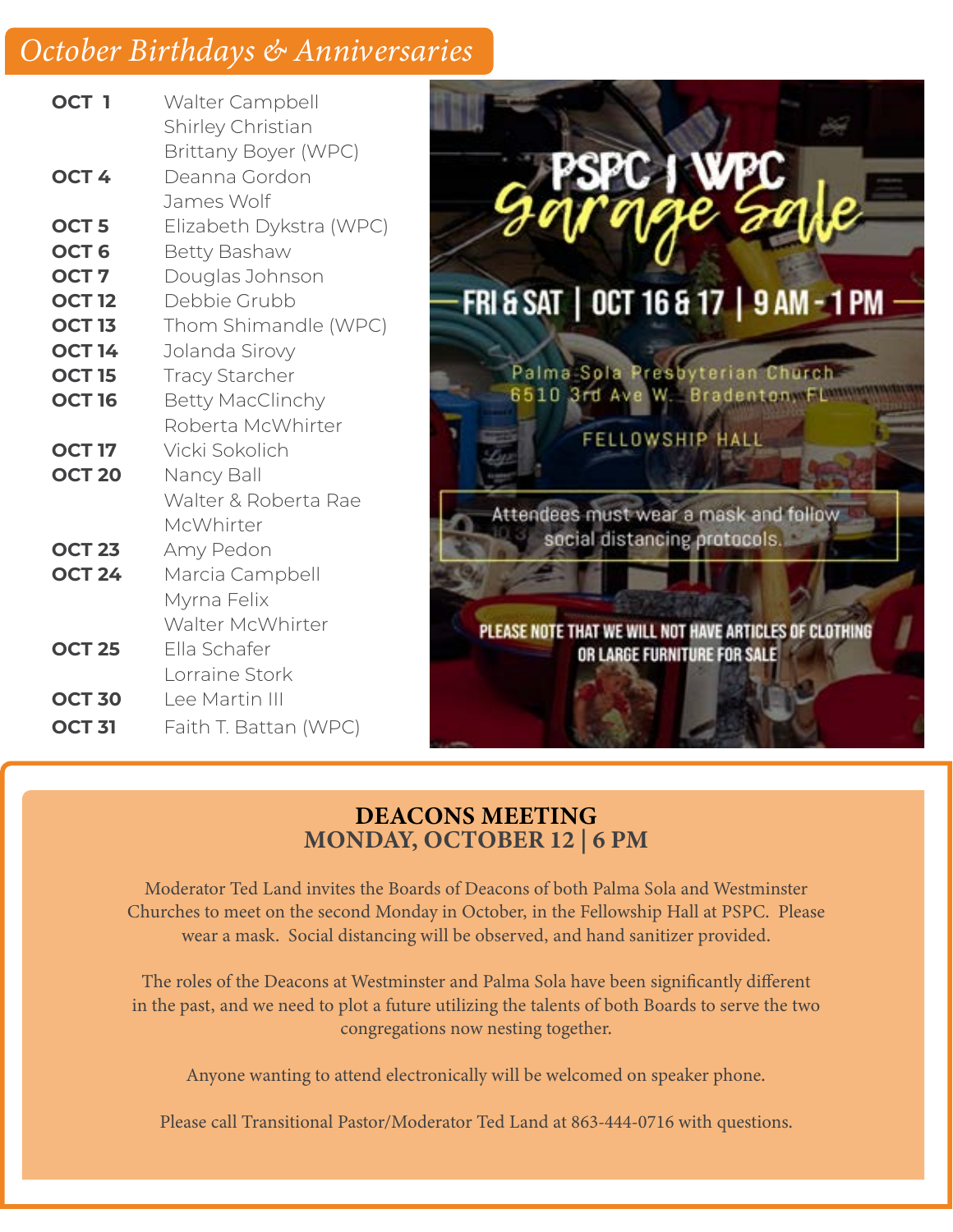

|                                                                                                                         |                                                              |                                                                                                             |                                                  | <b>MEN'S 8a</b><br><b>STEWARDSHIP-2:30p</b><br>RENEWAL-6:30p | 2                                                              | 3                                                                                              |
|-------------------------------------------------------------------------------------------------------------------------|--------------------------------------------------------------|-------------------------------------------------------------------------------------------------------------|--------------------------------------------------|--------------------------------------------------------------|----------------------------------------------------------------|------------------------------------------------------------------------------------------------|
| <b>REOPENING</b><br>4<br>Wonshige<br>Online & In Person<br>Wald Canadan I<br>$\sim$ routes.<br>Zoom Fellowship - 11:30a | 5<br>$PNC - 6:45p$                                           | 6<br><b>OUTREACH-3p</b>                                                                                     | 7<br>111/<br><b>BIBLE STUDY</b><br><b>Online</b> | 8<br><b>COMMS TEAM - 1p</b><br><b>FINANCE TEAM</b><br>MTG-3p | 9                                                              | 10                                                                                             |
| 11<br>Workhige<br><b>Online &amp; In Person</b><br>Zoom Fellowship - 11:30a                                             | 12<br><b>Book Club</b><br>Palma Sola<br>12p<br>$PNC - 6:45p$ | 13<br><b>PERSONNEL-1p</b><br>$P&G-6:30p$                                                                    | 14                                               | 15<br><b>MEN'S 8a</b>                                        | 16<br><b>PSPC &amp; WPC</b><br><b>Garage Sale</b><br>$9a - 1p$ | 17<br><b>PSPC &amp; WPC</b><br><b>Garage Sale</b><br>$9a - 1p$                                 |
| 18<br>Worehige<br>Online & In Person<br>Zoom Fellowship - 11:30a                                                        | 19<br><b>WPC SESSION</b><br>MTG - 1p<br>$PNC - 6:45p$        | 20<br><b>WPC SERVING AT</b><br><b>OUR DAILY</b><br><b>BREAD-9:30a</b><br><b>PSPC SESSION</b><br>$MTG-6:30p$ | 21                                               | 22                                                           | 23                                                             | 24<br><b>Drive Thru Collection</b><br>of Warm Wear for<br><b>Turning Points</b><br>$10a - 12p$ |
| 25<br><b>DEAD SEA</b><br><b>SCROLLS - 9A</b><br>Wonshige<br>Online & In Person<br>Zoom Fellowship - 11:30a              | 26<br><b>NEWSLETTER</b><br><b>DEADLINE</b><br>$PNC - 6:45p$  | 27                                                                                                          | 28                                               | 29                                                           | 30                                                             | 31                                                                                             |

#### **The Church Office is Temporarily Closed**

Please email [palmasolachurch@verizon.net](mailto:palmasolachurch%40verizon.net?subject=) or call **941-792-3141**

For more information, please visit pspchurch.org. Click here to view past and present **Bible** [Study](https://www.pspchurch.org/connect-grow/mid_week_current.cfm) and [Worship Service](https://www.pspchurch.org/resources/worship_online.cfm) recordings, and the online [Calendar](https://www.pspchurch.org/calendar/)